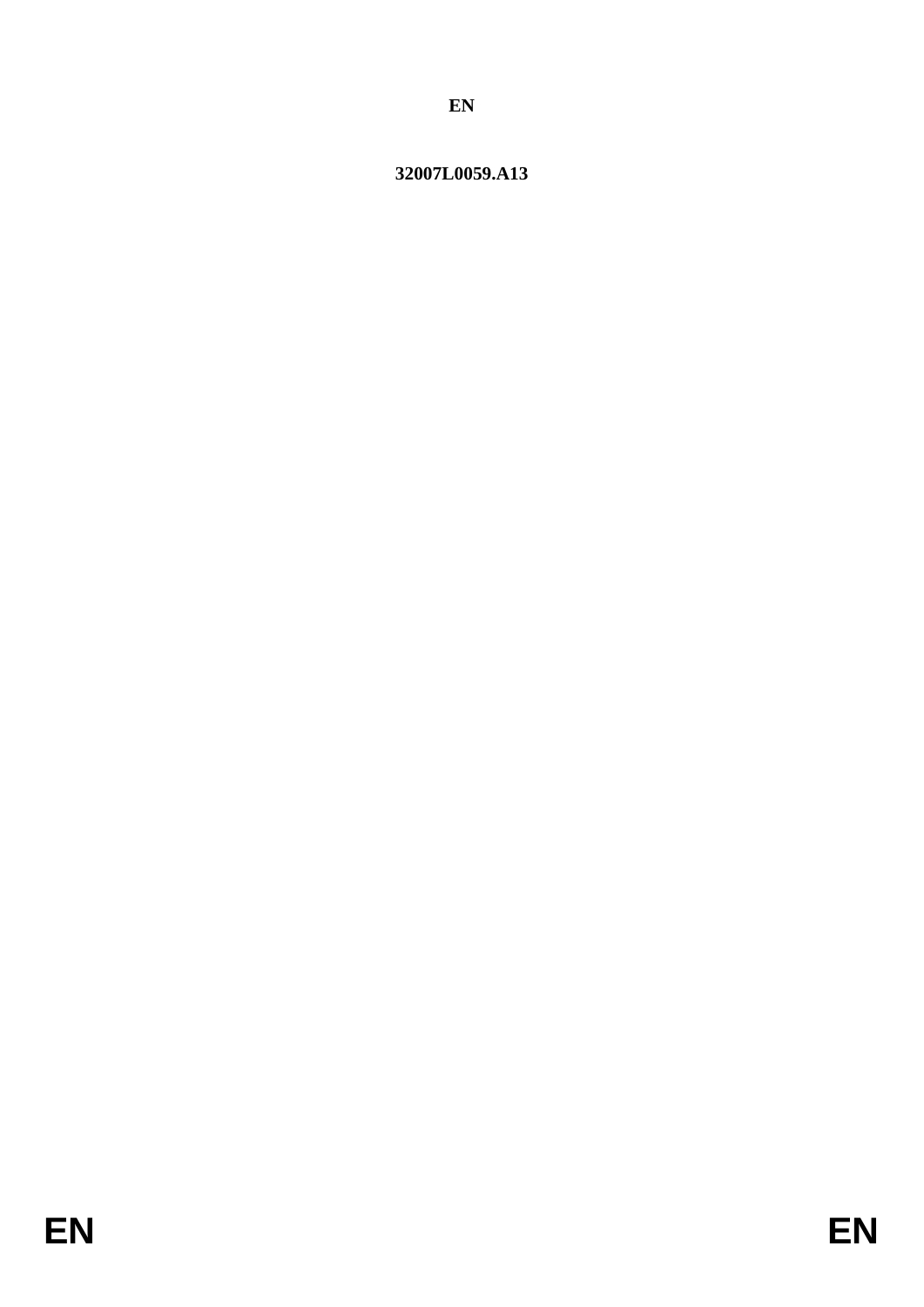#### **DECISION OF THE EEA JOINT COMMITTEE No 12/2009**

#### **of 5 February 2009**

#### **amending Annex XIII (Transport) to the EEA Agreement**

#### THE EEA JOINT COMMITTEE,

Having regard to the Agreement on the European Economic Area, as amended by the Protocol adjusting the Agreement on the European Economic Area, hereinafter referred to as 'the Agreement', and in particular Article 98 thereof,

Whereas:

- (1) Annex XIII to the Agreement was amended by Decision of the EEA Joint Committee No [1](#page-1-0)29/2008 of 5 December 2008<sup>1</sup>.
- (2) Directive 2007/59/EC of the European Parliament and of the Council of 23 October 2007 on the certification of train drivers operating locomotives and trains on the railway system in the Community<sup>2</sup> is to be incorporated into the Agreement,

HAS DECIDED AS FOLLOWS:

#### *Article 1*

The following point shall be inserted after point 42f (Regulation (EC) No 881/2004 of the European Parliament and of the Council) of Annex XIII to the Agreement:

'42g. **32007 L 0059**: Directive 2007/59/EC of the European Parliament and of the Council of 23 October 2007 on the certification of train drivers operating locomotives and trains on the railway system in the Community (OJ L 315, 3.12.2007, p. 51).

The Directive shall, for the purposes of this Agreement, be read with the following adaptations:

- (a) Article 22(6) shall not apply.
- (b) The text of point  $2(c)$  of Annex I shall be replaced by the following:

"the distinguishing sign of the EFTA States issuing the licence, printed in black encircled by a black ellipse. The distinguishing signs shall be as follows:

 $\overline{a}$ 

<span id="page-1-0"></span> $\frac{1}{2}$  OJ L 25, 29.1.2009, p. 36.<br>OJ L 315, 3.12.2007, p. 51.